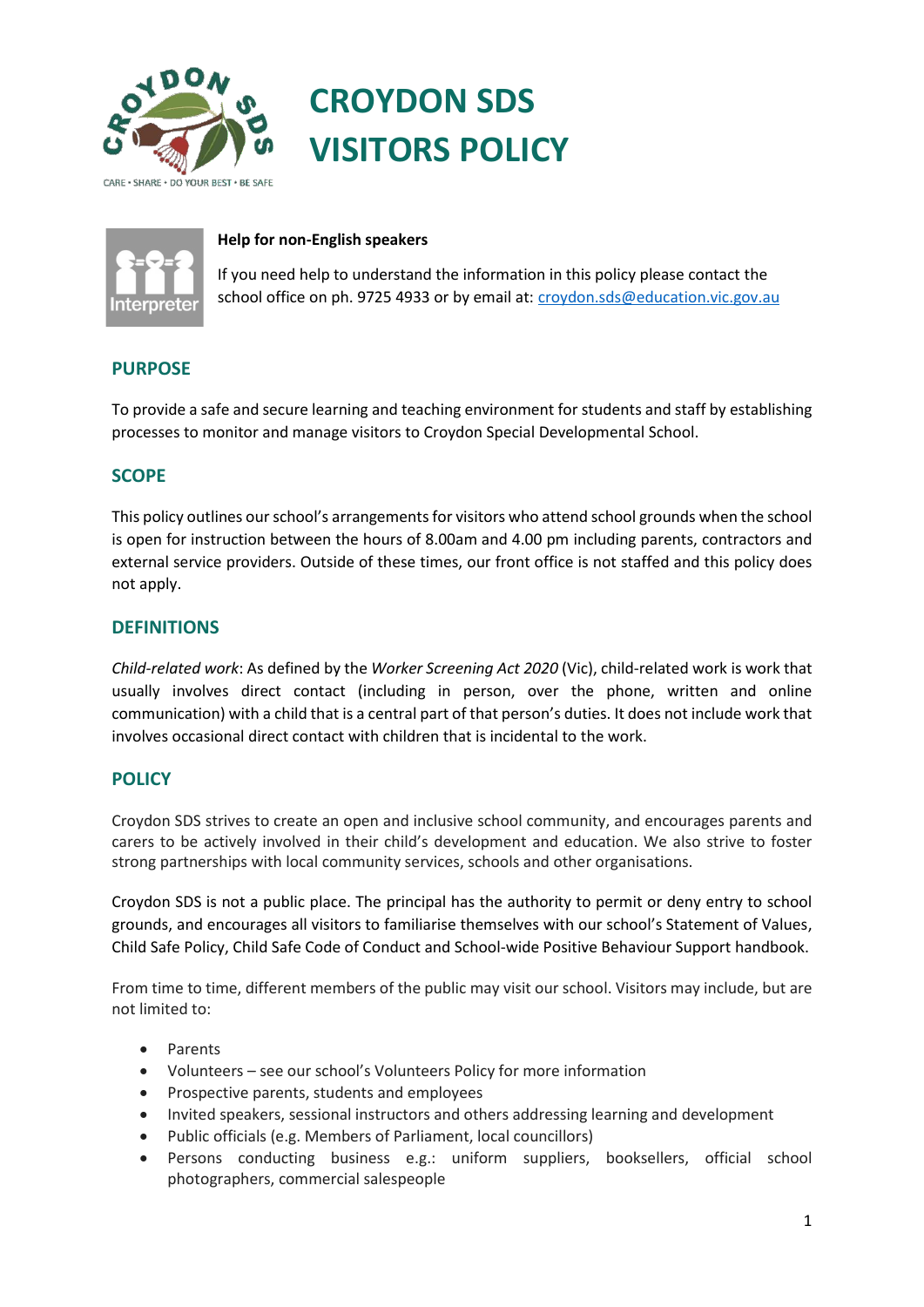- Tradespeople
- Children's services agencies
- Department of Health and Human Services workers
- Victoria Police
- Persons authorised to enter school premises (e.g. Worksafe inspectors, health officers etc)
- Other Department of Education and Training staff (including allied health staff) or contractors
- NDIS therapists or other allied health or health practitioners

### **Sign in procedure**

All visitors to Croydon SDS are required to report to the school office on arrival (see exceptions below in relation to parents/carers). Visitors must

- Record their name, signature, date and time of visit and purpose of visit in the Visitors folder at the front door.
- Provide proof of identification to office staff upon request
- Produce evidence of their valid Working with Children Clearance where required by this policy (see below)
- Wear a visitor's lanyard at all times
- Follow instruction from school staff and abide by all relevant school policies relating to appropriate conduct on school grounds including Child Safety Code of Conduct, Respect for School Staff, Statement of Values as well as Department policies such as the Sexual [Harassment Policy](https://www2.education.vic.gov.au/pal/sexual-harassment/overview) and [Workplace Bullying Policy](https://www2.education.vic.gov.au/pal/workplace-bullying/policy)
- Return to the office upon departure, sign out and return visitor's lanyard.

Croydon SDS will ensure that our school's Child Safety Code of Conduct is available and visible to visitors when they sign in.

#### **COVID-19 vaccination information**

Under the directions issued by the Victorian Chief Health Officer, visitors attending school to work with students are required to be vaccinated or provide evidence that they are medically excepted. Our school is required to collect, record and hold vaccination information from relevant visitors to ensure they meet these requirements.

For Department policy on COVID-19 mandatory vaccinations for visitors, including advice on the type of information that schools are required to collect, record and hold, refer to:

• COVID-19 Vaccinations – [Visitors and Volunteers on School Sites](https://www2.education.vic.gov.au/pal/covid-19-vaccinations-visitors-volunteers/policy)

#### **Working with Children Clearance**

For Working with Children (WWC) Check and other suitability check requirements relating to parents/carers and other volunteers working with students please see our Volunteers Policy.

All visitors who are engaged in **child-related work** (see definition above) must have a valid WWC Clearance.

In some circumstances, visitors to Croydon SDS who are **not** engaged in child-related work will also be required to produce a valid WWC Clearance depending on the particular circumstances of their visit. For example, Croydon SDS will require a valid WWC Clearance for: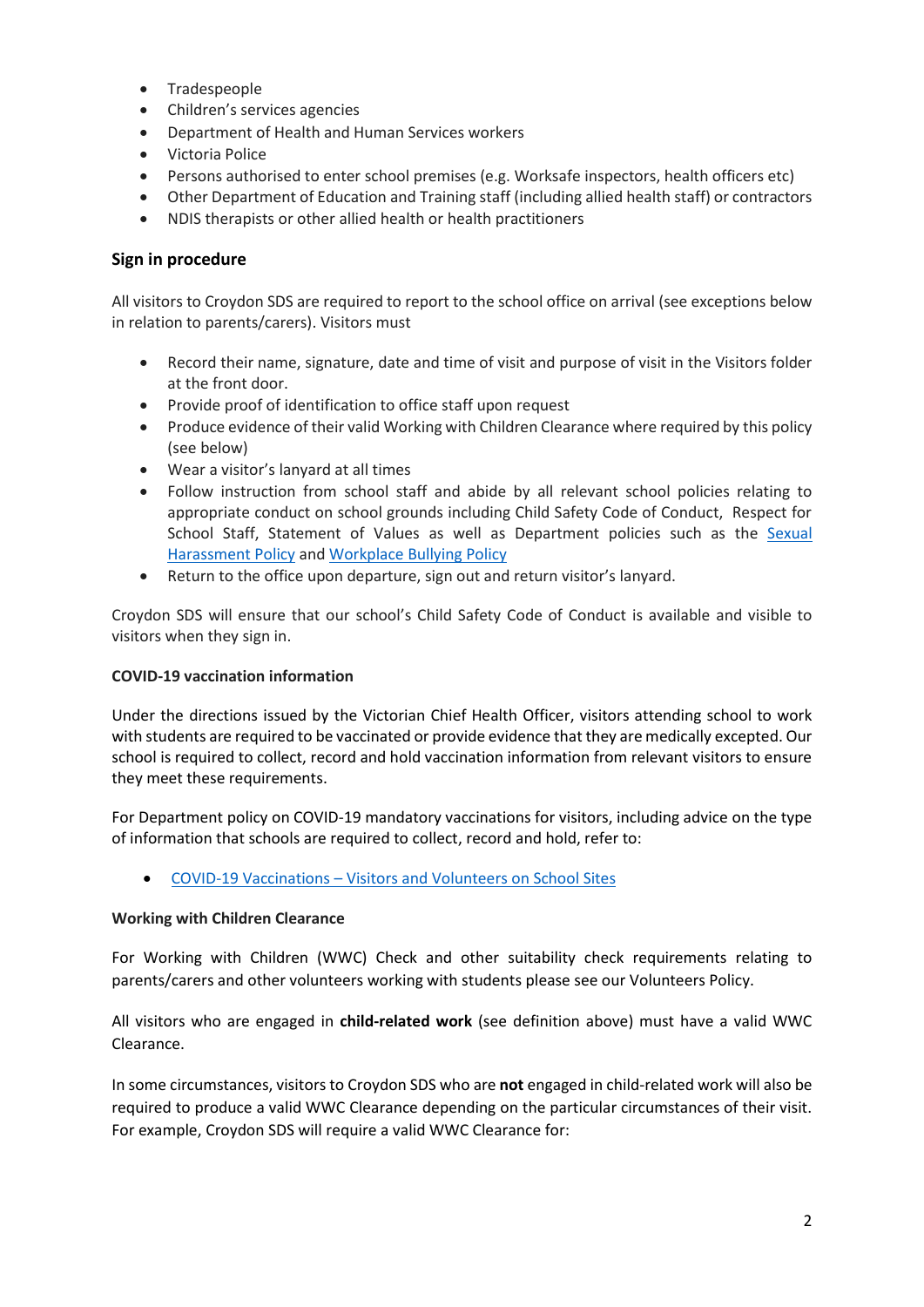• **visitors who will be working regularly with children** during the time they are visiting, even though direct contact with children is not a central part of their normal duties

**visitors (e.g. contractors)**, who will regularly be performing unsupervised work at the school during school hours or any other time where children are present. Further background checks, including references, may also be requested at the discretion of the principal.

Visitors who will be working in areas away from students (e.g. a visiting auditor who will be located in the front office with administration staff) or who will be supervised and accompanied by a staff member during their visit (e.g. a Member of Parliament, a journalist, a prospective parent on a school tour) will not be required to have a WWC Clearance.

Sworn Victoria Police officers or sworn Australian Federal Police officers are exempt from requiring a WWC Check, but may be asked to verify that they are sworn officers by providing proof of identification.

#### **Invited speakers and presenters**

On occasion, Croydon SDS may invite external speakers or providers to deliver incursions, presentations, workshops and special programs for our students. Consistent with Department of Education and Training requirements, Croydon SDS will:

- ensure that the content of presentations and programs by external providers contributes to the educational development of our students and is consistent with curriculum objectives
- ensure that any proposed visit, programs or content delivered by visitors complies with the requirement that education in Victorian government schools is secular and is consistent with the values of public education, Department policies and the *Education and Training Reform Act 2006* (Vic). In particular, programs delivered by visitors are to be delivered in a manner that supports and promotes the principles and practice of Australian democracy including a commitment to:
- elected government
- the rule of law
- equal rights for all before the law
- freedom of religion, speech and association
- the values of openness and tolerance
- respect the range of views held by students and their families.

#### **Parent visitors**

We understand that there may occasionally be a reason why a parent or carer may want to speak to or see their child at school, during school hours.

If there is a particular pressing or unavoidable issue that cannot wait until the end of the school day, we ask that parents or carers call the school office to make the request to speak to or see their child during school hours.

We also ask that parents avoid arranging to visit their children at school wherever possible, as this can cause inappropriate disruptions to the school day.